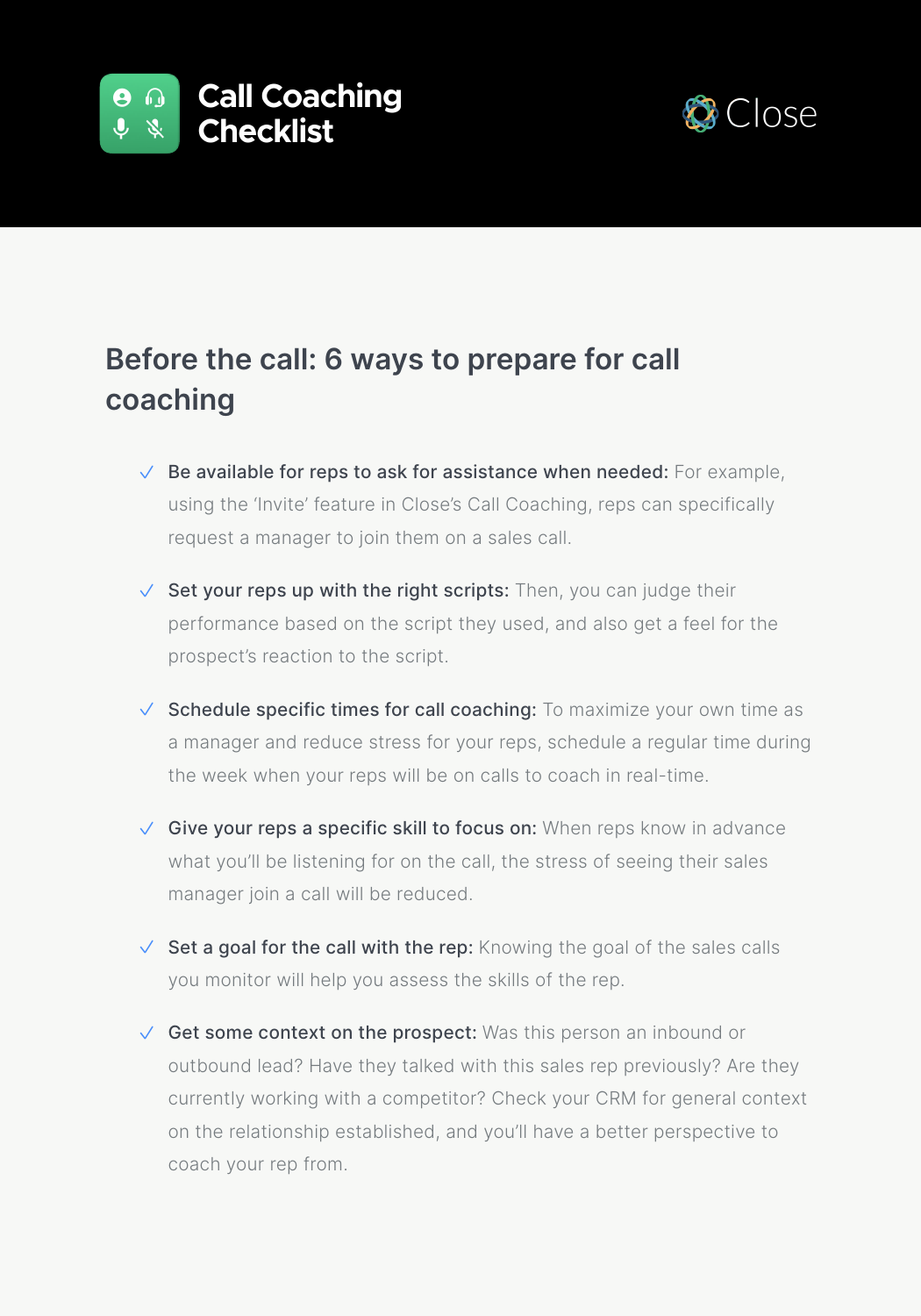## **During the call: 9 details to listen for**

- $\vee$  The pitch: How well does the rep follow the structure of the sales pitch [script?](https://close.com/sales-pitch/sales-pitch-script/) How well are they able to deliver the script? Are they able to add their own style and personality to the script?
- $\vee$  The facts: Did the rep say things that are incorrect? Did they hide things they thought would cause an obstacle? Did they promise things that aren't necessarily untrue, but very unrealistic?
- $\sqrt{\phantom{a}}$  The prospect engagement: How engaged are they? When do they lose interest? What's their energy like? Do they seem understood?
- $\sqrt{\phantom{a}}$  The confidence: How confident are they with the script? Are they in control of the call? How well are they detailing with objections?
- $\sqrt{\phantom{a}}$  The energy: Is the rep in control of their energy or are they influenced by the prospect? Are they having fun? Can you hear them smile?
- $\sqrt{\phantom{a}}$  The pace: Is the rep talking too fast, stumbling over their words in a rush to get it all out? Or are they speaking too slowly, perhaps including too many filler words like 'uh' and 'um'?
- $\vee$  The connection: What's the level of rapport? Are the rep and the prospect able to connect in a way that makes both of them like each other?
- $\vee$  The questions: Is the rep asking good questions? Are they getting a full understanding of the prospect's needs, or are they failing to do a bit of extra digging?
- $\sqrt{\phantom{a}}$  The listening skills: Did the salesperson talk more than they listened? Did they interrupt the prospect? When the prospect provided information that seemed incomplete, did the rep realize it and actively tried to get more answers?